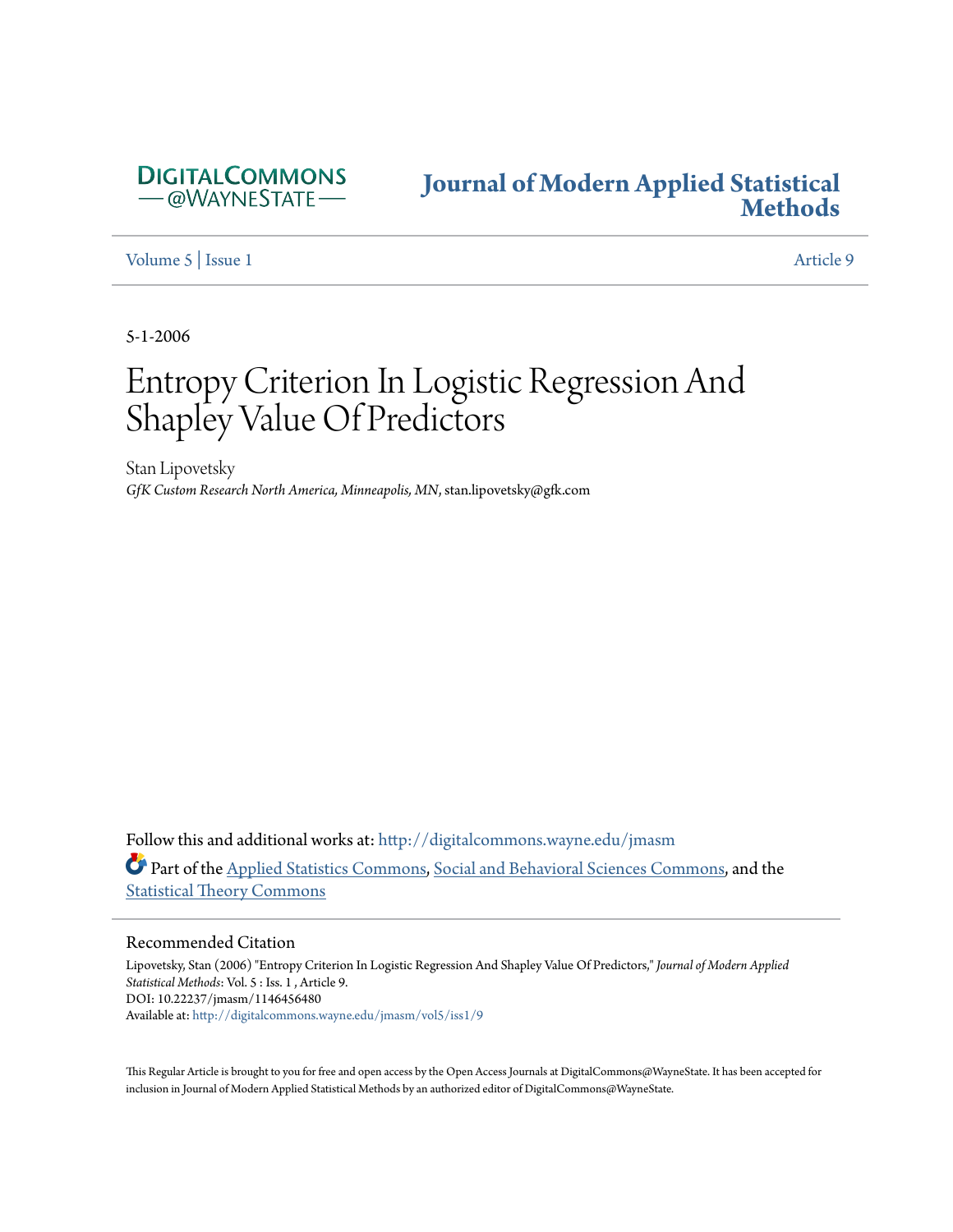# Entropy Criterion In Logistic Regression And Shapley Value Of Predictors

Stan Lipovetsky GfK Custom Research Inc.

Entropy criterion is used for constructing a binary response regression model with a logistic link. This approach yields a logistic model with coefficients proportional to the coefficients of linear regression. Based on this property, the Shapley value estimation of predictors' contribution is applied for obtaining robust coefficients of the linear aggregate adjusted to the logistic model. This procedure produces a logistic regression with interpretable coefficients robust to multicollinearity. Numerical results demonstrate theoretical and practical advantages of the entropy-logistic regression.

Keywords: entropy, logistic regression, multicollinearity, net effects, Shapley value.

## Introduction

Logistic regression is a widely used tool in regression modeling for a data with a binary output (Pregibon, 1981; Arminger et al., 1995; Long, 1997; Hastie & Tibshirani, 1997; McCullagh & Nelder, 1997; Lloyd, 1999; Lipovetsky & Conklin, 2000). The logistic model is usually obtained by the maximum likelihood criterion applied to the binary output with the logistic link. In this article, the criterion of entropy is applied for constructing a logistic model. Various techniques based on the entropy criterion are well known in information theory, fuzzy data analysis, and other statistical applications (Lindley, 1956; Zeimer & Tranter, 1976; Dukhovny, 2002; Levene & Loizou, 2003; Maes & Netocny, 2003; Handscombe & Patterson, 2004; Bar-Yam, 1997, 2004). The entropy-logistic model yields the coefficients and forecasts very similar to multiple linear regression. It opens a possibility to apply some techniques developed in linear regression to binary modeling, particularly, for estimation of

Stan Lipovetsky is an Analytical Services Manager for GfK Custom Research Inc. He serves as an internal and external consultant to GfK-CRI. His primary areas of research are multivariate statistics, multiple criteria decision making, econometrics, microeconomics, and marketing research.

the predictor's contribution and construction of a model robust to the effects of multicollinearity.

 Contribution of the predictors in a linear aggregate can be found by the net effects technique. In linear regression analysis the net effect of a predictor is a combination of the direct (as measured by its coefficient squared) and the indirect effects (measured by the combination of its correlations with other variables). The sum of the net effects equals the coefficient of multiple determination of the model. However, the net effect values themselves can be subjected to the multicollinearity in the data so that the estimated net effects can be negative, which is difficult to interpret.

 Even in presence of multicollinearity, it is often desirable to keep all variables in the model if their comparative importance is evaluated. A regression model can be considered from the perspective of a coalition among players (predictors) to maximize the total value (quality of fitting). In the cooperative games a useful decision tool developed to evaluate the worth of participants is the Shapley Value imputation (Shapley, 1953; Roth, 1988; Straffin, 1993; Jones, 2000). The Shapley Value (SV) presents each player's input over all possible combinations of players. This technique proved to be very useful in various complicated estimation problems (Conklin et al., 2004; Conklin & Lipovetsky, 2005). In application to statistical modeling, this approach yields a model called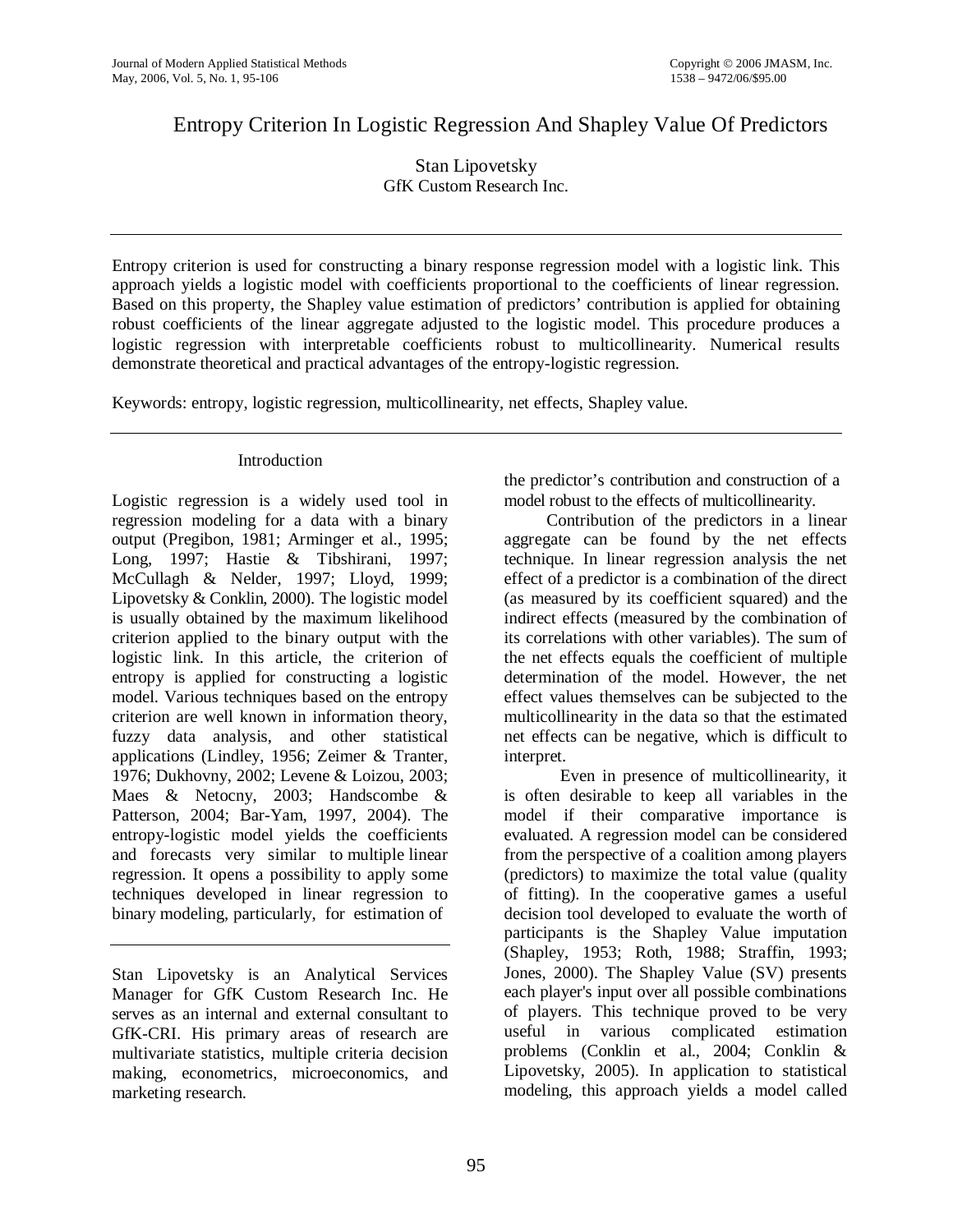Shapley Value regression (Lipovetsky & Conklin, 2001, 2004, 2005). In the current work, the SV approach to the logistic regression modeling is considered.

Entropy in Binary Response Modeling

 Consider a data matrix with the elements  $x_{ii}$  of *i*-th observations  $(i=1, ..., N)$  by *j*-th variables  $(j=0, 1, ..., n)$ , and a dependent variable *y* of the observed event's success or failure, presented by the binary output  $(y_i)$  equals 1 if the event occurs, and 0 if it does not). The logistic probability function can be presented as:

$$
p_i = \frac{1}{1 + \exp(-z_i)},\tag{1}
$$

where *z* is a linear combination of the independent variables:

$$
z_i = a_0 + a_1 x_{i1} + a_2 x_{i2} + \dots + a_n x_{in}, \quad (2)
$$

where the unknown parameters  $a_0$ ,  $a_1$ ,  $a_2$ , ...,  $a_n$ correspond to the coefficients of the logistic regression model (1)-(2). Probability of the binary outcome is:

$$
P_i = p_i^{y_i} (1 - p_i)^{1 - y_i}.
$$
 (3)

 Maximum Likelihood objective is defined by the product of all probabilities (3):

$$
ML = \prod_{i=1}^{N} P_i = \prod_{i=1}^{N} p_i^{y_i} (1 - p_i)^{1 - y_i}, \quad (4)
$$

or the logarithm of this ML is:

$$
\ln ML = \sum_{i=1}^{N} \ln P_{i}
$$
  
=  $\sum_{i=1}^{N} (y_{i} \ln p_{i} + (1 - y_{i}) \ln(1 - p_{i}))$ 

Maximizing  $(5)$  by the parameters in  $(1)-(2)$ 

(5)

yields the procedure for constructing a regular logistic regression, as it is known by the literature on categorical data modeling.

 Instead of the ML (4) it is possible to consider an objective of a Gibbs distribution:

$$
e^{-Entropy} = \prod_{i=1}^{N} P_i^{P_i} , \qquad (6)
$$

so its logarithm that defines the entropy of the data:

$$
E \equiv Entropy = -\sum_{i=1}^{N} P_i \ln P_i , \qquad (7)
$$

where the binary probability outcome is defined in (3). The maximum entropy criterion (7) differs from the logarithm of maximum likelihood (5) by weighting the probabilities  $P_i$ by their logarithms. The first-order conditions for maximizing the objective (7) by the parameters of the aggregate (2) yields a gradient vector with the elements:

$$
U_{k} = \frac{\partial(-E)}{\partial a_{k}}
$$
  
\n
$$
= \sum_{i} \left( \ln P_{i} \frac{\partial P_{i}}{\partial a_{k}} + P_{i} \frac{\partial \ln P_{i}}{\partial a_{k}} \right)
$$
  
\n
$$
= \sum_{i} P_{i} (1 + \ln P_{i}) \frac{\partial \ln P_{i}}{\partial a_{k}}
$$
  
\n
$$
= \sum_{i} P_{i} (1 + \ln P_{i}) \left( \frac{y_{i}}{p_{i}} - \frac{1 - y_{i}}{1 - p_{i}} \right) \frac{\partial p_{i}}{\partial a_{k}}
$$
  
\n
$$
= \sum_{i} P_{i} (1 + \ln P_{i}) \left( \frac{y_{i} - p_{i}}{p_{i} (1 - p_{i})} \right) p_{i} (1 - p_{i}) \frac{\partial z_{i}}{\partial a_{k}}
$$
  
\n
$$
= \sum_{i} P_{i} (1 + \ln P_{i}) (y_{i} - p_{i}) x_{ik} = 0,
$$
  
\n(8)

where the derivatives are sequentially taken from the functions  $(3)$ ,  $(1)$ , and  $(2)$ .

 To solve a non-linear system of equations the Newton-Raphson algorithm can be applied. The vector with elements (8) is approximated as: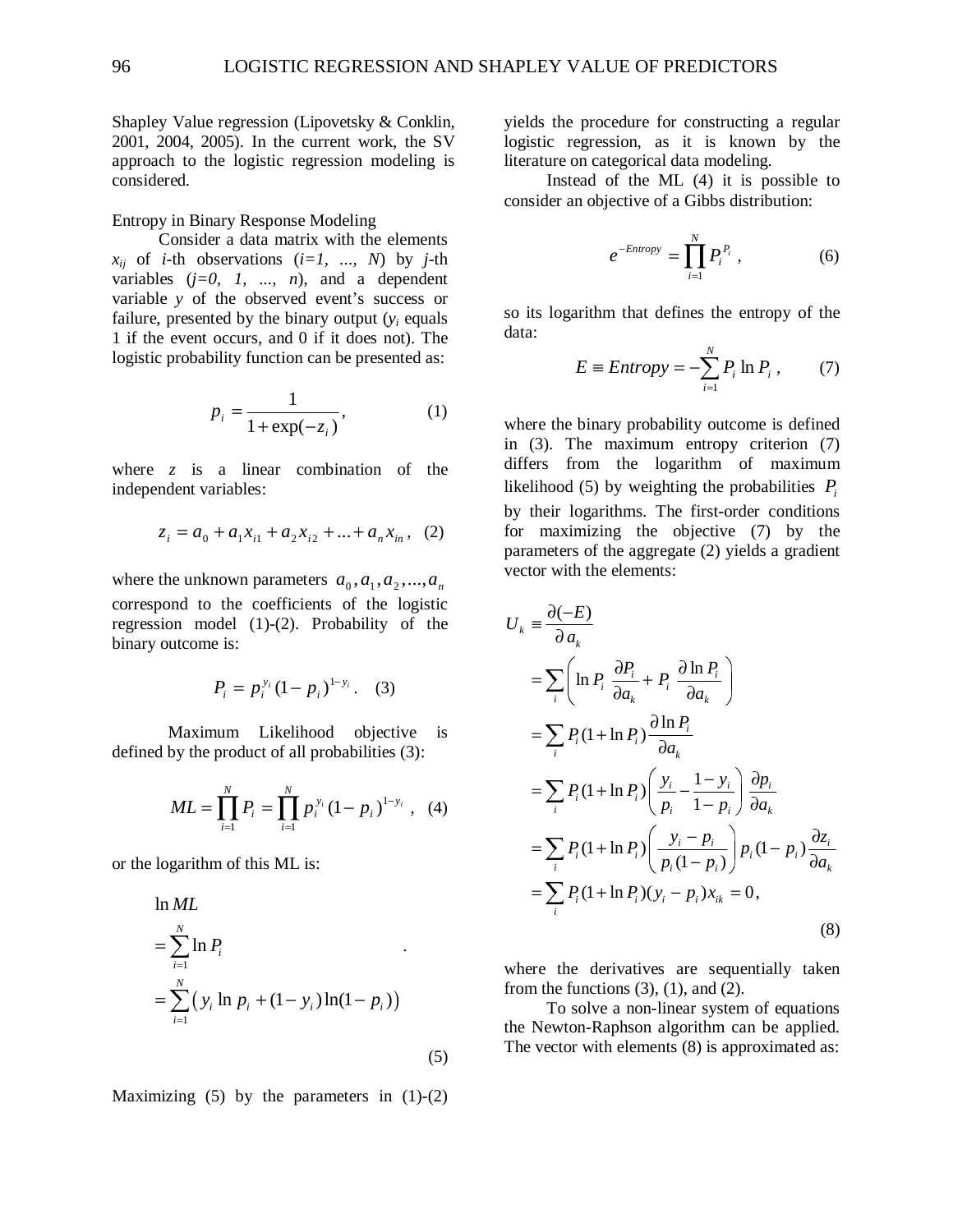$$
U = U^{(0)} + \frac{\partial U}{\partial a} (a^{(t+1)} - a^{(t)})
$$
  
=  $\frac{\partial (-E)}{\partial a'} + \frac{\partial^2 (-E)}{\partial a \partial a'} (a^{(t+1)} - a^{(t)}),$   
= 0 (9)

where *a* is a vector of the  $(n+1)$ -th order of all the coefficients  $a_k$  (2), and *t* denotes a step of iteration. The process of estimating the vector of parameters is:

$$
a^{(t+1)} = a^{(t)} - \left(\frac{\partial^2 (-E)}{\partial a \partial a'}\right)^{-1} \frac{\partial (-E)}{\partial a'} = a^{(t)} - H^{-1}U,
$$
\n(10)

where *H* is a matrix of second derivatives, or Hessian, and  $H^{-1}$  is this matrix inversed.

Using (8), this matrix is constructed:

$$
H_{jk} = \frac{\partial^2 (-E)}{\partial a_j \partial a_k} = \frac{\partial U_k}{\partial a_j}
$$
  
\n
$$
= \sum_i P_i \left( (2 + \ln P_i)(y_i - p_i) \frac{\partial \ln P_i}{\partial a_j} - (1 + \ln P_i) \frac{\partial \ln p_i}{\partial a_j} \right) x_{ik}
$$
  
\n
$$
= \sum_i P_i \left\{ (2 + \ln P_i) \left[ (y_i - p_i)^2 - p_i (1 - p_i) \right] \right\} x_{ij} x_{ik}.
$$
  
\n
$$
+ p_i (1 - p_i)
$$
  
\n(11)

In the brackets at the right-hand side (11), the difference of the items  $(y_i - p_i)^2$  and  $p_i(1 - p_i)$  of two forms of the variance estimations is always small. The total of these items is negligible (Becker & Le Cun, 1988; Bender, 2000), so (11) can be presented as:

$$
H = X' diag (P_i p_i (1 - p_i)) X
$$
  
=  $X' diag (p_i^{1+y_i} (1 - p_i)^{2-y_i}) X$ ,  
\equiv  $X'W X$ 

(12)

where the diagonal matrix of weights *W* is defined using  $(1)$  and  $(3)$ , and  $\overline{X}$  is the data matrix in the aggregate (2) (with a uniform first column corresponded to the intercept). So (12) is a weighted matrix of the second moments of the predictors in the model (2).

 The gradient vector (8) can be rewritten in a matrix form as:

$$
U = X' diag(P(1 + \ln P))(y - p), \quad (13)
$$

where *P*, *p*, and *y* are the vectors with the elements  $P_i$  (3),  $p_i$  (1), and the binary output  $y_i$ , respectively. Then the iterative process (10) is:

$$
a^{(t+1)} = a^{(t)} - (X'WX)^{-1} X' diag(P(1 + \ln P))(y - p)
$$
  
=  $(X'WX)^{-1} X'W \begin{cases} Xa^{(t)} \\ -diag(W^{-1}P(1 + \ln P))(y - p) \end{cases}$   
=  $(X'WX)^{-1} X'W\xi^{(t)},$ 

(14)

(15)

where  $\xi^{(t)}$  is the so called working dependent variable that denotes the expression in figure parentheses (14). The right-hand side of the expression (14) presents the solution of the system (8) as a weighted linear regression with the adjusted response variable:

$$
\xi_i^{(t)} = (Xa^{(t)})_i - diag(W_i^{-1}P_i(1 + \ln P_i))(y_i - p_i)
$$
  
=  $z_i^{(t)} - diag(\frac{1 + \ln P_i}{p_i(1 - p_i)})\varepsilon_i^{(t)}$ ,

where  $z^{(t)} = Xa^{(t)}$  is a vector of the linear aggregate (2),  $\varepsilon^{(t)} = y - p$  is a vector of deviations between the empirical binary response and the theoretical probability (1). The solution (14) corresponds to the normal system of equations of the weighted least square problem  $(X'WX)a = X'W\xi$  with the adjusted dependent variable (15), so the process (14)-(15)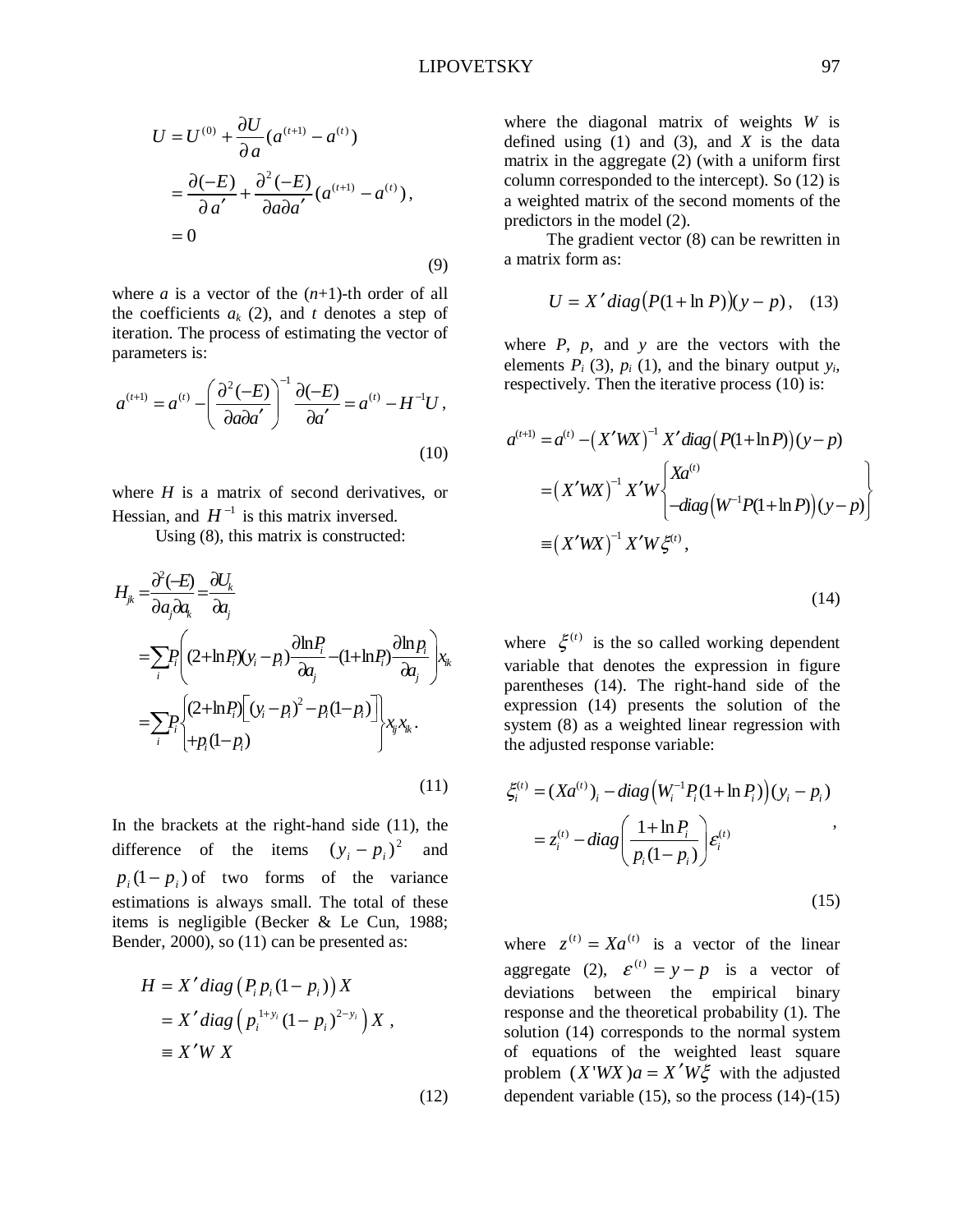is the Iteratively Reweighted Least Squares, or IRLS. Numerical simulations show that the weight matrix *W* in Hessian (12) quickly becomes approximately a scalar matrix, and the IRLS process converges already after several steps.

 Consider numerical results from a real research project involving bank mortgages with the data elicited from 403 customers. The binary response defines the customers' "Satisfied or not" feeling on the bank performance with a mortgage, and the independent variables from  $x_1$ to  $x_8$  are shown in Table 1. The management of the bank is interested in estimating the predictors influence on increasing the client's satisfaction with the bank. Table 1 presents the pair correlations of the dependent with independent variables, and the coefficients (beginning from

the intercept) with their t-statistics for the multiple linear, the regular logistic, and the entropy-logistic regressions. The entropy-logit model is constructed using the IRLS approach (14)-(15), and the *t*-statistics for the coefficients are estimated using bootstrapping.

Table 1 shows that the variables  $x_2$ ,  $x_3$ ,  $x_5$ , and also  $x_7$  are the most significant predictors, while the other variables  $x_1$ ,  $x_4$ ,  $x_6$ , and  $x_8$  are unimportant in the models. In spite of all positive pair correlations with the binary dependent variable, the coefficients of the least significant variables change their sign in the models (negative sign for  $x_8$  in the linear, for  $x_1$ ) in the logit, and for both of them in the entropylogit model). It is the effect of multicollinearity that distorts the estimation by the models.

|                                             |              |                    | Linear     |         | <b>Regular</b> |         | <b>Entropy</b> |         |  |
|---------------------------------------------|--------------|--------------------|------------|---------|----------------|---------|----------------|---------|--|
|                                             |              |                    | regression |         | Logistic       |         | Logistic       |         |  |
| <b>Variable</b>                             |              | <b>Correlation</b> | coeff      | t-stat  | coeff          | t-stat  | coeff          | t-stat  |  |
| Overall sat. w. mortgage loan               | $\mathbf{v}$ |                    | $-919$     | $-6.73$ | $-10.841$      | $-7.73$ | $-1.600$       | $-6.68$ |  |
| <b>Satisfaction with rate</b>               | $x_1$        | .347               | .0002      | 0.01    | $-.026$        | $-0.34$ | $-.0002$       | $-0.01$ |  |
| <b>Right type of loan</b><br>$x_2$          |              | .402               | .038       | 3.11    | .233           | 2.89    | .043           | 2.35    |  |
| Feel like a valued customer<br>$x_3$        |              | .498               | .049       | 3.43    | .340           | 3.76    | .055           | 2.91    |  |
| <b>Bank knows customers needs</b>           | $x_4$        | .438               | .007       | 0.57    | .060           | 0.79    | .007           | 0.36    |  |
| <b>Communication</b>                        | $x_5$        | .423               | .026       | 2.61    | .120           | 1.98    | .031           | 1.95    |  |
| Handling mortgage payment                   | $x_{6}$      | .359               | .023       | 1.13    | .127           | 0.92    | .027           | 0.89    |  |
| <b>Posting payments accurately</b><br>$x_7$ |              | .352               | .039       | 1.76    | .396           | 2.34    | .044           | 1.29    |  |
| <b>Posting payments timely</b>              | $x_8$        | .338               | $-.009$    | $-0.40$ | .022           | 0.13    | $-.011$        | $-0.32$ |  |

Table 1. Binary models of customer satisfaction.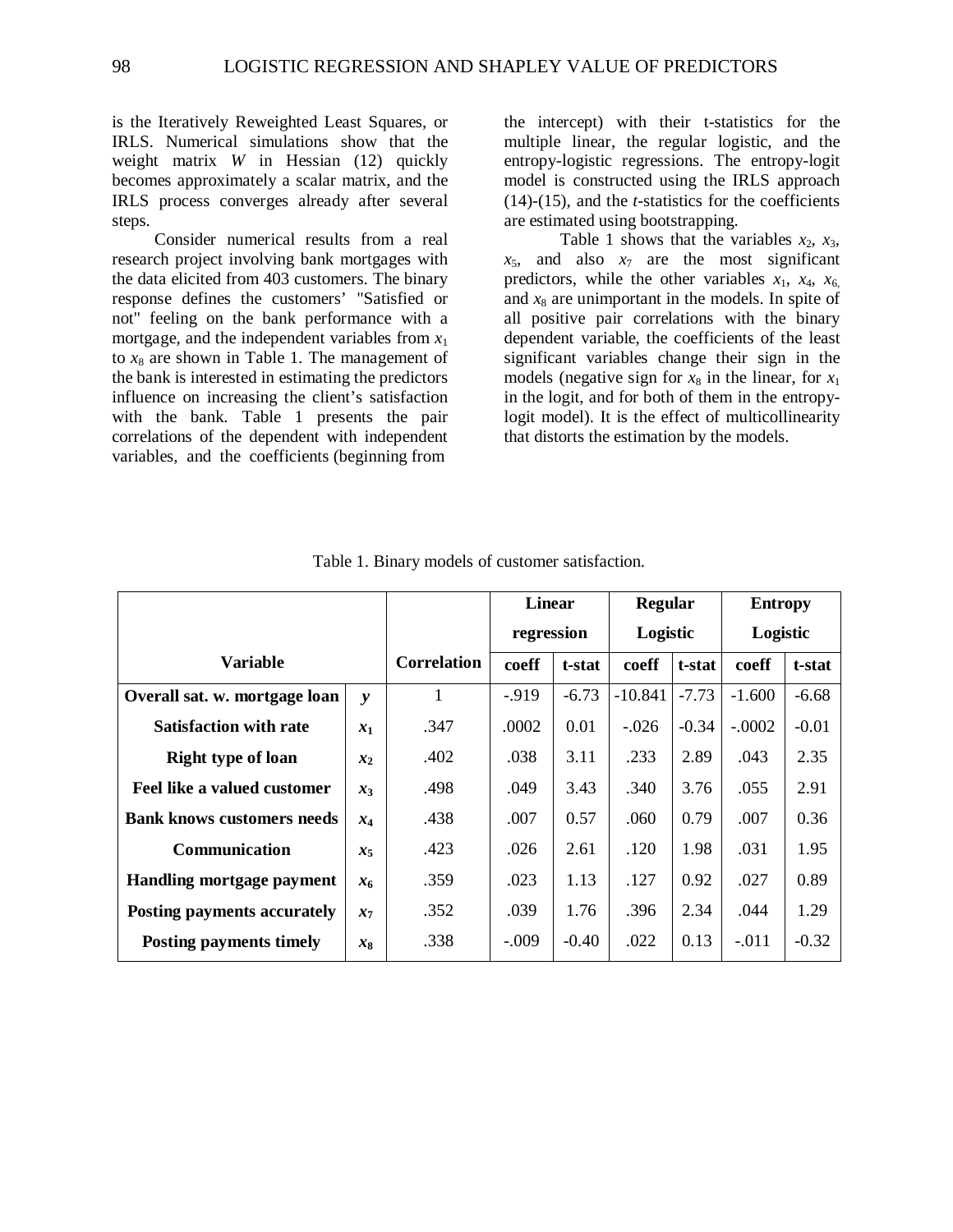Table 2 contains the ratios of the coefficients of the regular logit to the linear model, of the regular logit to the entropy-logit model, and of the entropy-logit to the linear model, respectively. The coefficients themselves vary differently in each model, and the ratios of the regular logit coefficients to the coefficients of the other models belong to a wide span of values. However, the ratio of the coefficients of the entropy-logit to the linear model is amazingly stable.

 The last column in Table 2 shows that with exception of the intercept (that incorporates the influence of all the predictors), and slightly different ratios for the most insignificant variables  $x_1$ ,  $x_4$ , and  $x_8$ , all absolute values of all the ratios are practically the same.

 Denoting the theoretical, predicted values of the output as  $\tilde{y}_{lin}$ ,  $\tilde{y}_{log}$ , and  $\tilde{y}_{ent}$  for the linear, logit, and entropy-logit models, respectively (where 0 and 1 values correspond to the rounded values of the probability below or above 0.5), and estimating the coefficient of pair correlation between the linear and entropy-logit predictions, it is possible to obtain a value of 0.9995, while the correlations between the predictions by the other models are about 0.94- 0.95. Comparison of the models' predictive ability is presented in Table 3 by several crosssections.

 Section A of Table 3 presents the crosstabulation of the empirical binary output *y* with the prediction  $\tilde{y}_{lin}$  by the linear model, where 0 and 1 values are correctly identified 169 and 143 times, so the total of the correct forecasts is 312 within 403 observations, or 77.4%. The next section B in Table 3 shows the cross-tabulation of the empirical *y* with the prediction  $\tilde{y}_{log}$  by the regular logit model, where 0 and 1 outputs are

correctly identified 173 and 138 times, with the total of correct forecasts equal 311, or 77.2%. Section C in this table presents the crosstabulation of the empirical *y* with the prediction  $\widetilde{y}_{ent}$  by the entropy-logit model, that correctly identifies 0 and 1 outputs 167 and 143 times, so the total rate of correct forecasts is 310, or 76.9%. It is interesting to note that both linear and entropy-logit models better identify the level *y*=1 of the satisfied customers. The other sections D, E, and F of Table 3 compare predictions by each two of the three constructed models, where again the linear and entropy-logit models yield very close counts of 204 and 195 for 0 and 1 binary outputs, so the total rate of the coinciding results equals 99%.

 The observed results are typical for various data sets. They show that all the considered models produce results of a similar quality. However, while a linear regression could yield an output beyond 0-1 interval in its prediction, both logistic regressions have the same link (1) with the linear aggregate of the predictors, so they always yield a probability in the 0-1 range. On the other hand, a close inspection of the results produced by the entropy-logit and linear models suggests a possibility to apply techniques developed for the linear models to a logistic model in its entropylogit formulation. In the work (Lipovetsky and Conklin, 2001) the Shapley value regression was introduced for estimating the net effects of the predictors shares in the linear model. The proportionality between the coefficients of linear and entropy-logit models (see Table 2) suggests a possibility to extend the Shapley value net effects technique to the estimation of the contribution of the regressors into the linear aggregate (1) of the logistic link, and to adjust the coefficients of the logistic model using the obtained net effects.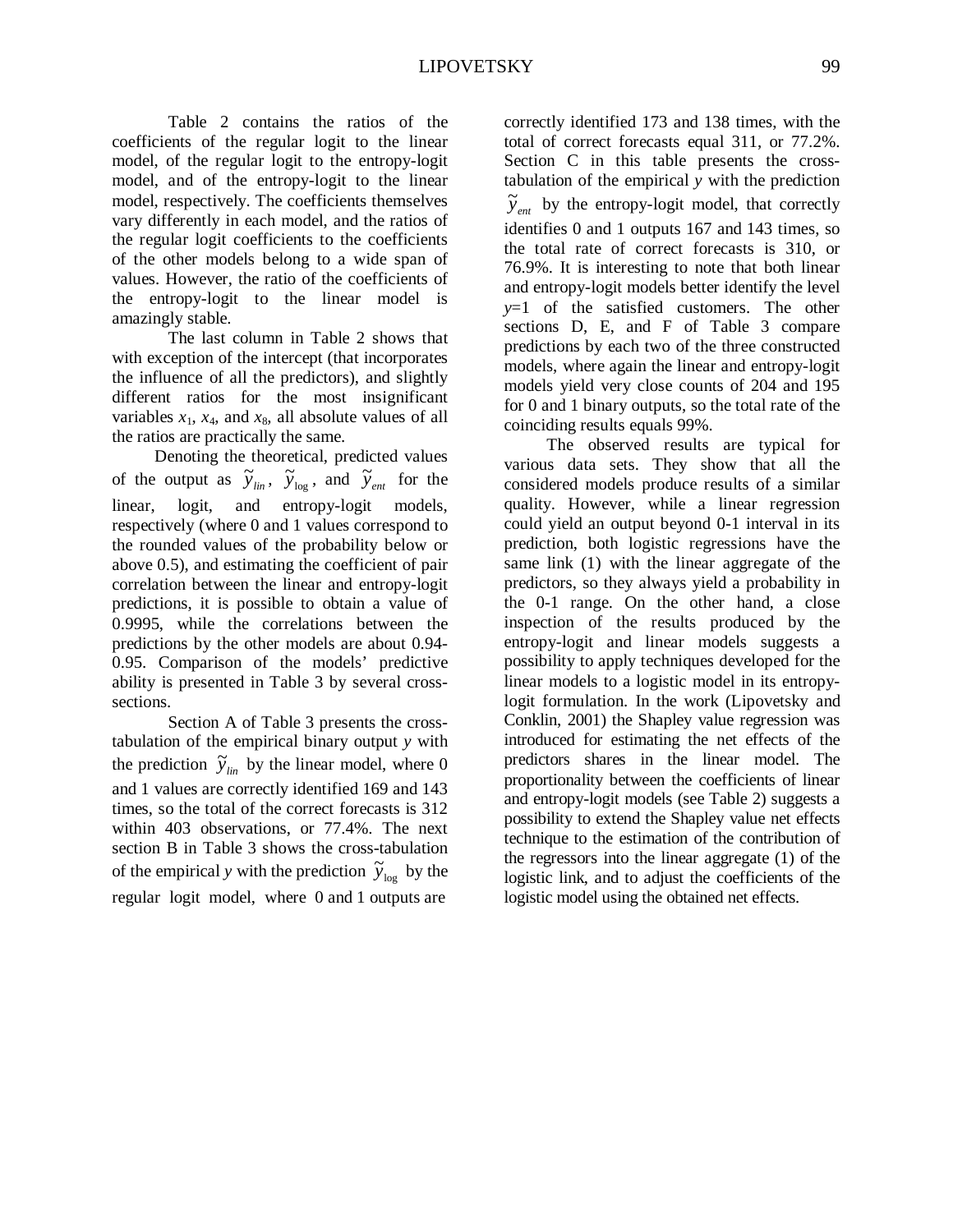| <b>Variable</b> | <b>Logit to Linear</b> | <b>Logit to Entropy-Logit</b> | <b>Entropy-Logit to Linear</b> |
|-----------------|------------------------|-------------------------------|--------------------------------|
| $x_0$           | 11.80                  | 6.78                          | 1.74                           |
| $x_1$           | $-168.62$              | 116.64                        | $-1.45$                        |
| $x_2$           | 6.19                   | 5.38                          | 1.15                           |
| $x_3$           | 6.95                   | 6.18                          | 1.12                           |
| $x_4$           | 8.03                   | 8.25                          | 0.97                           |
| $x_5$           | 4.62                   | 3.94                          | 1.17                           |
| x <sub>6</sub>  | 5.51                   | 4.71                          | 1.17                           |
| $x_7$           | 10.14                  | 9.07                          | 1.12                           |
| $x_8$           | $-2.45$                | $-2.04$                       | 1.20                           |

Table 2. Ratios of the models' coefficients.

Table 3. Predictive ability of binary models.

| A             |                       |                       | B             |                                                                |          |               |           |                                                               | D                            |                       |                                     | E                         |           |                                                                   | $\mathbf F$           |                             |                       |
|---------------|-----------------------|-----------------------|---------------|----------------------------------------------------------------|----------|---------------|-----------|---------------------------------------------------------------|------------------------------|-----------------------|-------------------------------------|---------------------------|-----------|-------------------------------------------------------------------|-----------------------|-----------------------------|-----------------------|
|               | $\widetilde{y}_{lin}$ | $\widetilde{y}_{lin}$ |               | $\widetilde{y}_{\textrm{log}}\ \ \widetilde{y}_{\textrm{log}}$ |          |               |           | $\widetilde{\mathbf{y}}_{ent}$ $\widetilde{\mathbf{y}}_{ent}$ |                              | $\widetilde{y}_{lin}$ | $\widetilde{y}_{\mathit{lin}}$      |                           |           | $\widetilde{\mathcal{Y}}_{ent} \ \ \widetilde{\mathcal{Y}}_{ent}$ |                       | $\widetilde{y}_{ent}$       | $\widetilde{y}_{ent}$ |
|               | $= 0 = 1$             |                       |               | $= 0 = 1$                                                      |          |               | $= 0 = 1$ |                                                               |                              | $= 0$                 | $=1$                                |                           | $= 0 = 1$ |                                                                   |                       | $= 0$                       |                       |
| $\mathcal{Y}$ | 169 53                |                       | $\mathcal{V}$ |                                                                | $173$ 49 | $\mathcal{Y}$ |           | 167, 55                                                       |                              |                       | $\widetilde{y}_{\text{log}}$ 203 13 |                           |           | $\widetilde{y}_{\text{log}}$ 201 15                               |                       | $ \widetilde{y}_{lin} $ 204 | 3                     |
| $= 0$         |                       |                       | $= 0$         |                                                                |          | $= 0$         |           |                                                               | $= 0$                        |                       |                                     | $= 0$                     |           |                                                                   | $= 0$                 |                             |                       |
| $\mathcal{Y}$ | 38 143                |                       | $\mathbf{v}$  |                                                                | 43 138   | $\mathbf{y}$  |           | 38 143                                                        | $\widetilde{y}_{\text{log}}$ |                       | 4 183                               | $\widetilde{y}_{\rm log}$ |           | 4 183                                                             | $\widetilde{y}_{lin}$ |                             | 195                   |
| $=1$          |                       |                       | $=1$          |                                                                |          |               |           |                                                               | $=1$                         |                       |                                     | $=1$                      |           |                                                                   | $= 1$                 |                             |                       |

Shapley Value Regression

 A model of linear multiple regression can be presented as:

$$
y = z + \varepsilon = Xb + \varepsilon, \qquad (16)
$$

where  $z$  is a linear aggregate (2) by the parameters  $b$  of the linear model, and  $\varepsilon$  denotes a

vector of errors. The Least Squares (LS) objective for minimizing is:

$$
\mathcal{E}\Big\|^2 = \mathcal{E}'\mathcal{E}
$$
  
=  $(y - Xb)'(y - Xb)$   
=  $y'y - 2b'X'y + b'X'Xb$ 

(17)

Minimization of (17) by its parameters yields a normal system of equations with the solution: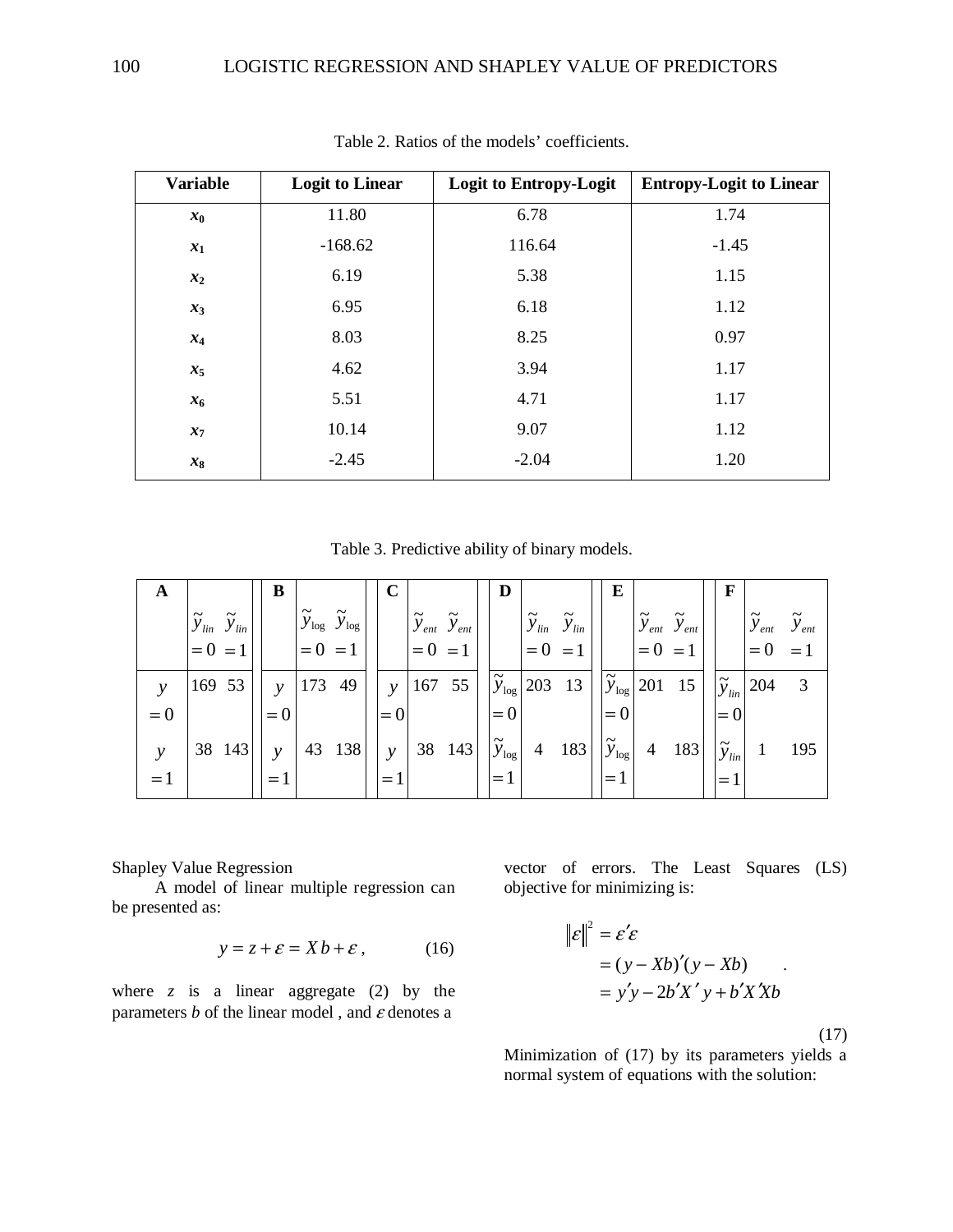$$
b = (X'X)^{-1}X'y.
$$
 (18)

Substituting (18) into (17) gives a value of LS objective in minimum, or residual sum of squares  $\epsilon' \epsilon$ . The known LS relation  $y'y = z'z + \epsilon' \epsilon$  says that the original sum of squares of the dependent variable equals the theoretical sum of squares around the regression plus residual sum of squares. The coefficient of multiple determination for the regression is:

$$
R^{2} = 1 - \frac{\mathcal{E}'\mathcal{E}}{y'y} = \frac{z'z}{y'y} = \frac{y'X(X'X)^{-1}X'y}{y'y}
$$
 (19)

The minimum of the deviations (17) corresponds to the maximum regression quality estimated by  $R^2$  (19). In the standardized variables the coefficient of multiple determination can be represented in a convenient form:

$$
R^{2} = y'X(X'X)^{-1}X'y = b'b_{pair} \equiv \beta'r, \quad (20)
$$

where *b* is the vector of multiple regression coefficients, and *bpair* is a vector compounded from the coefficients of pairwise regressions of *y* by each *x*. The presentation  $R^2 = \beta' r$  in (20) is given using a vector  $\beta$  of beta-coefficients of multiple regression (the coefficients of the standardized regression with all variables centered and normalized by their standard deviations), and vector *r* of pair correlations of *y* with each *x* (those correlations are equal to the coefficients in pair regressions by each predictor separately). Items of the scalar product at the right-hand side of total  $R^2$  (20) define the so called Net Effects (*NEF*) of each *j*-th regressor:

$$
NEF_j = \beta_j r_j. \qquad (21)
$$

The multiple determination and net effects are widely used in practice for estimation of the regressors' contribution to the model.

 Another measure of predictor comparative usefulness is utility  $U_i$  of each regressor that is estimated via the increment of multiple each determination of the models with and without particular  $x_i$  in the set of predictors (Darlington, 1968; Harris, 1975):

$$
U_j = R^2 - R^2_{\ i}
$$
 (22)

Here  $R^2$  denotes multiple determination in the model with all predictors including  $x_j$ , and  $R^2$ , denotes multiple determination in the model without  $x_i$ .

 Consider the Shapley Value (SV) estimation of predictors' shares. SV assigns a value for each predictor calculated over all possible combinations of predictors in the linear model, so it includes the competitive influence of any subsets of predictors in the analysis. The SV is defined as each *j*-th participant's input to a coalition:

$$
SV_j = \sum_{allM} \gamma_n(M) \left[ \nu(M \cup \{j\}) - \nu(M) \right]
$$
\n(23)

with weights of proportions to enter into a coalition M defined as

$$
\gamma_n(M) = m!(n-m-1)!/n!.\ (24)
$$

In  $(23)-(24)$  *n* is the total number of participants, *m* is the number of participants in the *M-*th coalition, and  $v(\cdot)$  is the characteristic function used for estimation of utility for each coalition. By *M*  $\left\{\right\}$ *j* a set of participants which includes the *j*-th participant is denoted, when *M* means a coalition without the *j*-th participant. In regression, the participants of the coalition game are predictors incorporated into the model.

 As indicated above, the coefficient of multiple determination (20), net effects (21), and utility values (22) can be used as measures of quality in regression models. For ease of exposition, it is convenient to use notations *A*, *B*, *C*, etc., for variables  $x_1$ ,  $x_2$ ,  $x_3$ , etc., so  $R^2_{ABC}$ , for example, defines the multiple determination in the model with the corresponding predictors. The characteristic function  $v(23)$  via these  $R^2$  values are estimated by the results of linear modeling. For instance, if  $n = 5$ , the characteristic function for variable *A* is: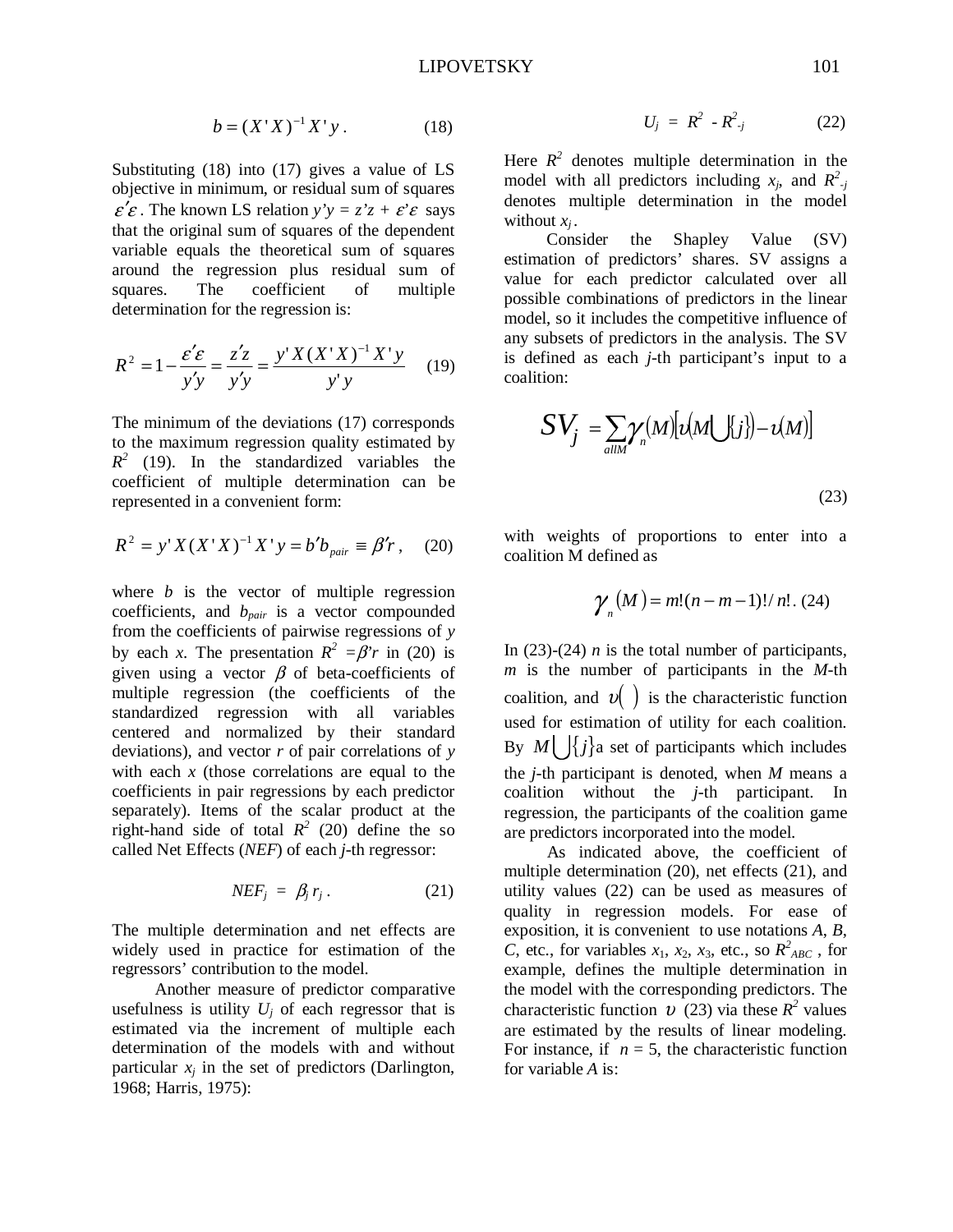$$
v(0) = 0,
$$
  
\n
$$
v(A) = R_A^2,
$$
  
\n
$$
v(AB) = R_{AB}^2, ...,
$$
  
\n
$$
v(ABCDE) = R_{ABCDE}^2
$$
  
\n(25)

Substitution of characteristic function (25) into the SV (23) shows that each expression in brackets (23) coincides with the utility (22). So *SVA* is a measure of the predictor *A* usefulness averaged by all the models that contain this predictor. The weights (24) are:

$$
\gamma(0) = \gamma(4) = 0.2 \quad \gamma(1) = \gamma(3) = 0.05 \quad \gamma(2) = 0.033
$$
\n(26)

Then the  $SV_A$  (23) for the variable *A* can be written explicitly as:

$$
SV_A = .2(U_A) + .05(U_{AB} + U_{AC} + U_{AD} + U_{AE})
$$
  
+.033(U<sub>ABC</sub> + U<sub>ABD</sub> + U<sub>ABE</sub> + U<sub>ACD</sub> + U<sub>ACE</sub> + U<sub>ADE</sub>)  
+.05(U<sub>ABCD</sub> + U<sub>ABCE</sub> + U<sub>ACDE</sub> + U<sub>ABDE</sub>) + .2(U<sub>ABCDE</sub>)

(27)

with the values of utility  $(22)$ :

$$
U_{A} = R_{A}^{2},
$$
  
\n
$$
U_{AB} = R_{AB}^{2} - R_{B}^{2}, ...,
$$
  
\n
$$
U_{ABC} = R_{ABC}^{2} - R_{BC}^{2}, ...,
$$
  
\n
$$
U_{ABCD} = R_{ABCD}^{2} - R_{BCD}^{2}, ...,
$$
  
\n
$$
U_{ABCDE} = R_{ABCDE}^{2} - R_{BCDE}^{2}
$$
 (28)

The items in sum (27) correspond to the utility margins from the variable *A* to all coalitions, and the  $SV_A$  is the mean margin over all coalitions. Similar formulas are used for each of the other variables *B, C, D,* and *E*, and their SV define margins from each of the predictors. The total of margins from all the variables equals the value of  $R^2$  in the model with all the predictors together:

$$
\sum_{j}^{n} \mathbf{S} \mathbf{V}_{j} = v(\text{all}) = R_{\text{ABCDE}}^{2} \quad .
$$
\n(29)

The SV are shares of total  $R^2$  defining importance of each predictor in their aggregate.

 Regrouping items in (27) with help of (28) represents the SV as following:

$$
\begin{split} &\mathbf{S}\mathbf{V}_{A} = \left(R_{A}^{2} - \overline{R}_{1}^{2}\right)/(n-1) \\ &+ \left(\overline{R}_{A^{*}}^{2} - \overline{R}_{2}^{2}\right)/(n-2) \\ &+ \left(\overline{R}_{A^{**}}^{2} - \overline{R}_{3}^{2}\right)/(n-3) + \dots \\ &+ \left(\overline{R}_{A^{*...*}}^{2} - \overline{R}_{n-1}^{2}\right)/(n-(n-1)) + R_{AB...Z}^{2}/n. \end{split} \tag{30}
$$

The first item in sum (30) presents a difference of  $R_{\rm A}^2$  for the model with one predictor *A* and mean value  $\overline{R}_1^2$  (marked by bar over  $R^2$ ) for all the models with just one predictor (marked by subindex 1). In the second item of this sum a difference between mean  $\overline{R}_{A^*}^2$  for all the models with two predictors one of which is *A* (marked by sub-index A\* with asterisk denoting any other variable *x*) and mean  $\overline{R}_2^2$  for all the models with any two predictors (marked by sub-index 2) is shown, etc.

 The last item presents a share that the predictor *A* has in the total  $R^2$  of the model with all predictors together. The important feature of the formula (30) is the presentation of sequential inputs of coalitions of the  $1<sup>st</sup>$ ,  $2<sup>nd</sup>$ , etc. levels to the total SV. If the data is available only on the several initial stages of coalitions with one, two, and some other subsets of variables, it is possible to use (30) for approximation of the partial inputs to the total SV. Comparison of such cumulative values for each variable allows one to evaluate the stability of the SV imputation. This suggests an approach for reducing the computation time of the SV by limiting evaluation to the number of levels where stability is achieved. Each term in (30) is constructed via mean values of combinations with a predictor and without it, so these means can be estimated by sampling combinations.

 The expression (29) presents the estimations of the net effects (20)-(21) obtained via the SV approach. So in place of the regular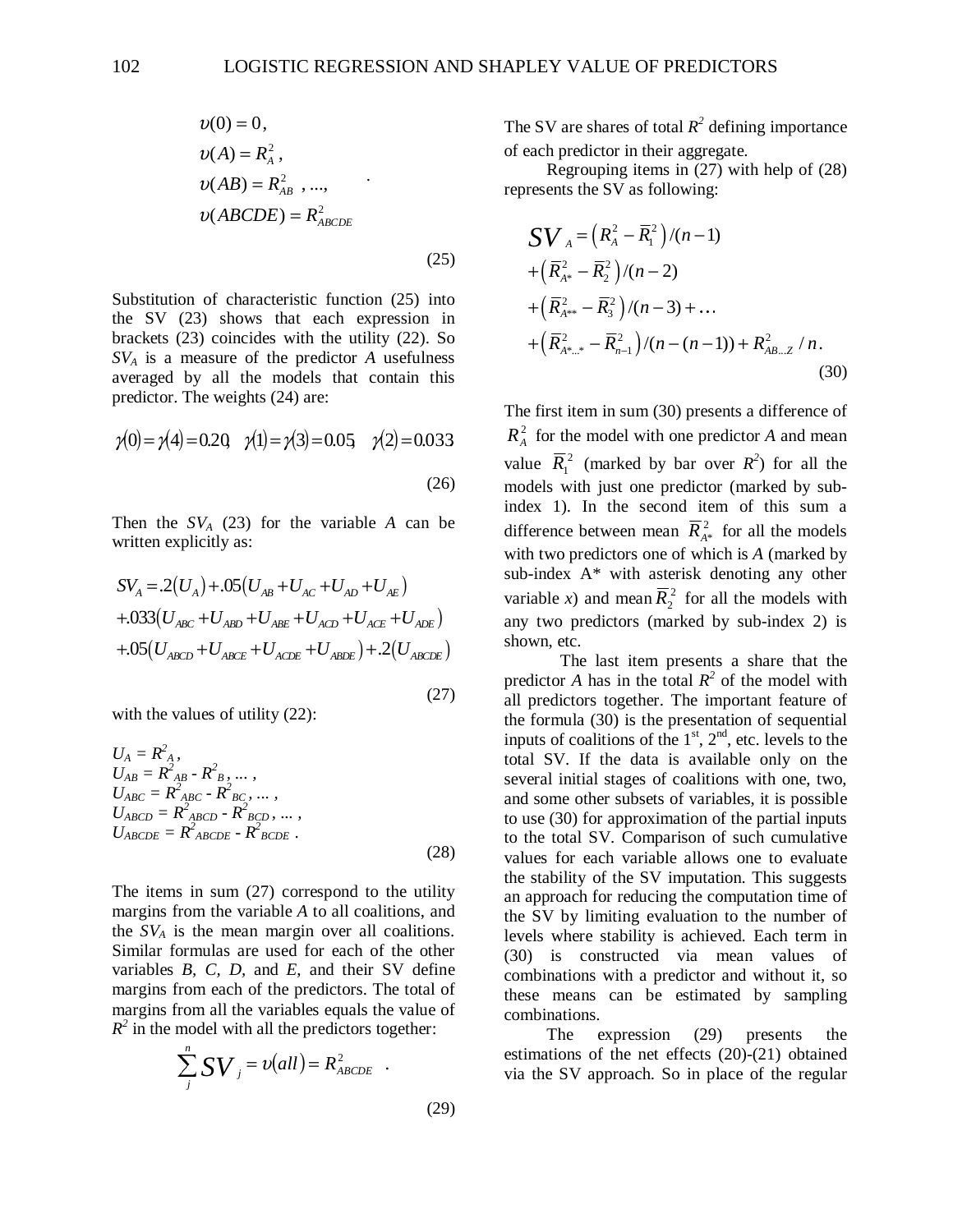net effects one can use decomposition of the multiple determination by the SV net effects:

$$
R^2 = \sum_j SV_j \quad . \tag{31}
$$

Each item in (31) is a very robust estimate of the net effect because SV is an average across all possible models with different subsets of predictors. These values are not as volatile as the regular net effects, and they are not prone to multicollinearity. In difference to regular net effects (21), the SV net effects (31) are always positive, so they are interpretable and suggest an easy way for graphical (pie-charts) presentation of predictors' shares in their contribution to the linear aggregate of the model.

 When the SV net effects are found, they can be used for adjusting the coefficients in the linear aggregate, that can be performed by the following procedure. The objective of multiple determination can be presented using (17) and (19) as:

$$
R2 = 1 - \varepsilon' \varepsilon
$$
  
= 1 - (y - X \beta)'(y - X \beta)  
= 2\beta' X' y - \beta' X' X \beta  
= \beta'(2r - S\beta) (32)

where the standardized beta-coefficients are used, and *S* denotes a matrix of predictors' correlations. Equalizing items in sums (31) and (32) yields a system of quadratic equations that can be used for finding the coefficients of regression adjusted by the SV net effects:

$$
\beta_j (2r - S\beta)_j = SV_j
$$
,  $j = 1,...,n$ . (33)

Solution of the system (33) can be achieved by minimizing the objective:

$$
F = \sum_{j=1}^{n} (\beta_j (2r - S\beta)_j - SV_j)^2
$$
 (34)

Initial value for the parameters in minimization (34) can be taken as  $\beta_i = SV_i / r_i$  obtained from (21) where the SV net effects are used. Having the adjusted beta-coefficients of the standardized regression, one returns to the coefficients of the original regression (16) by the regular transformation  $b_j = \beta_j \sigma_y / \sigma_j$ , where  $\sigma_y$  and  $\sigma_i$  are the standard deviations of the dependent and the independent variables.

 Using the obtained coefficients *b* of the adjusted SV regression (34) and the property of approximate proportion between the coefficients of the entropy-logit and linear models (see Table 2), it is possible to use a proportionality:

$$
a_j = k b_j, \quad j = 1, ..., n, \tag{35}
$$

with a constant *k* between the coefficients  $a_i$  of the logistic model and the SV regression coefficients  $b_j$  for all the predictors. Then, the logistic aggregate (2) can be presented as a linear transformation

$$
z_i = q + k \widetilde{y}_{lin}^{SV} \tag{36}
$$

of the vector  $\tilde{y}_{lin}^{SV}$  of theoretical estimation of the dependent variable by the adjusted SV model (34), with *q* and *k* as unknown parameters. The parameters of the transformation (36) can be found by a simple logistic model with only one variable  $\widetilde{y}_{lin}^{SV}$ :

$$
p = \frac{1}{1 + \exp\left(-\left(q + k \; \widetilde{y}_{lin}^{SV}\right)\right)},\tag{37}
$$

using the original data on the binary output.

 Table 4 in its left-hand side presents some additional estimates for the linear regression – there are columns of the net effects (21), their shares in the total coefficient of multiple determination (20), the SV net effects  $(31)$ , and their shares in the same  $R^2$ . The last predictor in the linear regression has negative sign in the model (see Table 1), and its net effect is negative in Table 4. Estimated by SV, the net effects are all positive, so all the predictors contribute to the model, as it should be expected because any additional variable increases the quality of data fitting. Shares of the SV net effects are rather substantial even for the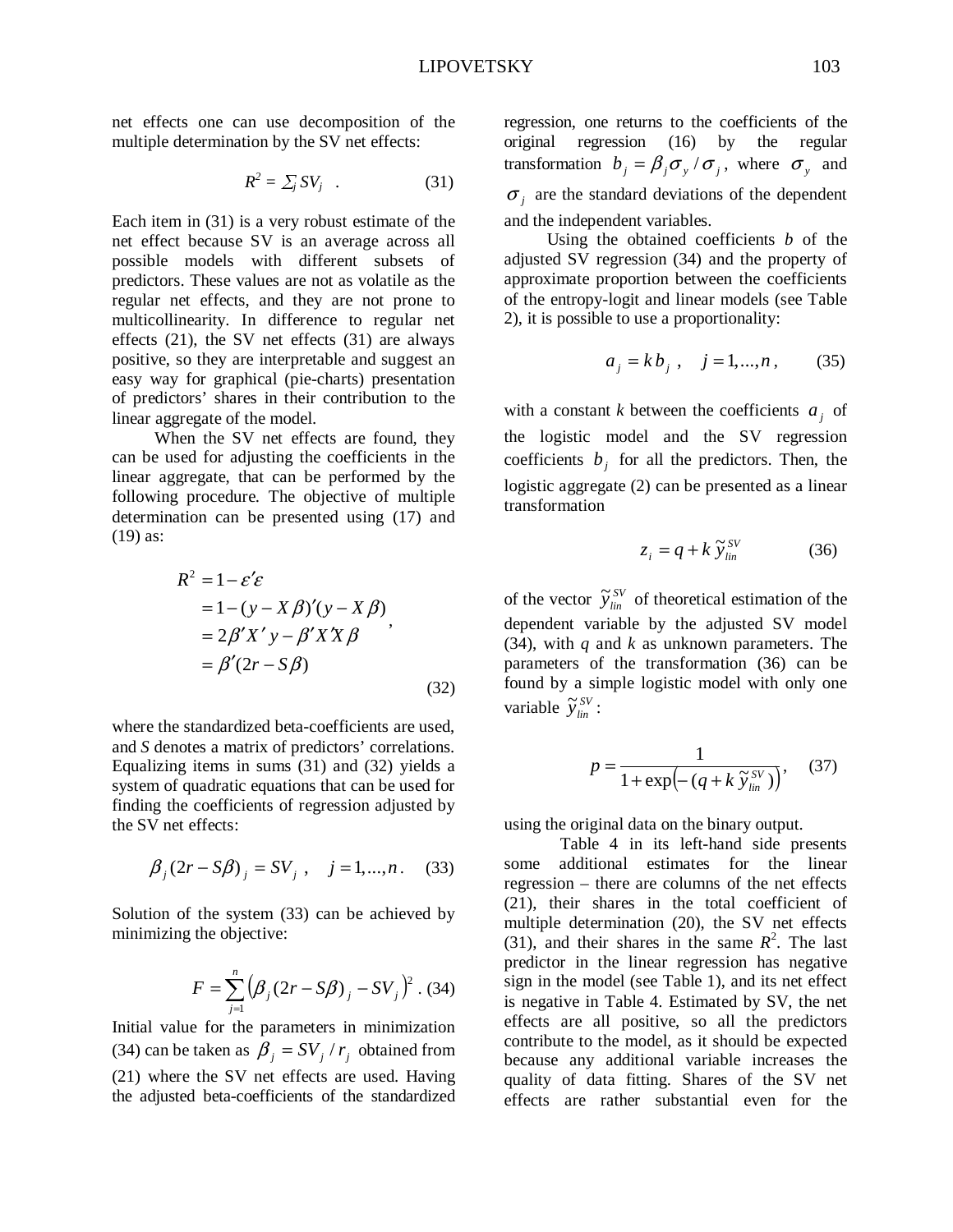variables  $x_1$ ,  $x_4$ ,  $x_6$  and  $x_8$  (considered as unimportant by the previous model – see the discussion by Table 1).

 The right-hand section of Table 4 presents the results of the adjusted SV regressions. Procedure (34) yields the adjusted SV regression with all positive predictor coefficients, positive net effects, and  $R^2 = 0.313$ that is slightly less than  $R^2 = 0.324$  of the regular regression – this is a price of the trade-off for the adjusted model with interpretable coefficients and positive net effects. Although the coefficients of

the regular and adjusted linear regressions are rather different, the SV net effect shares by the regular linear and the adjusted linear models are very similar. They can be used as the estimates of the variables role in increasing the clients' satisfaction with the bank's mortgage products.

The last column in Table 4 presents the logistic model constructed by the procedure (35)-(37). At first a vector  $\widetilde{y}_{lin}^{SV} = .015x_1 + .024x_2 + ... + .019x_8$  of the aggregate with the coefficients of the adjusted

|                 |               |               | <b>Linear regression</b> |              | <b>Adjusted SV regressions</b> |            |          |  |  |  |  |  |
|-----------------|---------------|---------------|--------------------------|--------------|--------------------------------|------------|----------|--|--|--|--|--|
|                 | <b>Net</b>    | <b>Share</b>  | SV net                   | <b>Share</b> | <b>Linear</b>                  | <b>Net</b> | Logistic |  |  |  |  |  |
| <b>Variable</b> | <b>Effect</b> | $\frac{0}{0}$ | effect                   | $SV$ %       | model                          | Share %    | model    |  |  |  |  |  |
| $x_0$           |               |               |                          |              | $-0.943$                       |            | $-9.683$ |  |  |  |  |  |
| $x_1$           | 0.000         | 0.1           | 0.025                    | 7.7          | 0.015                          | 7.5        | 0.099    |  |  |  |  |  |
| $x_2$           | 0.070         | 21.6          | 0.049                    | 15.1         | 0.024                          | 15.3       | 0.160    |  |  |  |  |  |
| $x_3$           | 0.117         | 36.2          | 0.077                    | 23.8         | 0.030                          | 24.2       | 0.197    |  |  |  |  |  |
| $x_4$           | 0.017         | 5.3           | 0.045                    | 14.0         | 0.020                          | 14.1       | 0.129    |  |  |  |  |  |
| $x_5$           | 0.060         | 18.6          | 0.050                    | 15.5         | 0.020                          | 15.7       | 0.134    |  |  |  |  |  |
| $x_{6}$         | 0.028         | 8.7           | 0.026                    | 8.1          | 0.022                          | 7.9        | 0.145    |  |  |  |  |  |
| $x_7$           | 0.041         | 12.8          | 0.030                    | 9.3          | 0.027                          | 9.1        | 0.181    |  |  |  |  |  |
| $x_8$           | $-0.010$      | $-3.2$        | 0.021                    | 6.6          | 0.019                          | 6.2        | 0.126    |  |  |  |  |  |
| $R^2$           | 0.324         | 100.0         | 0.324                    | 100.0        | 0.313                          | 100        | 0.313    |  |  |  |  |  |

Table 4. Net Effects, Shapley Value, Adjusted SV Linear and Logistic Models.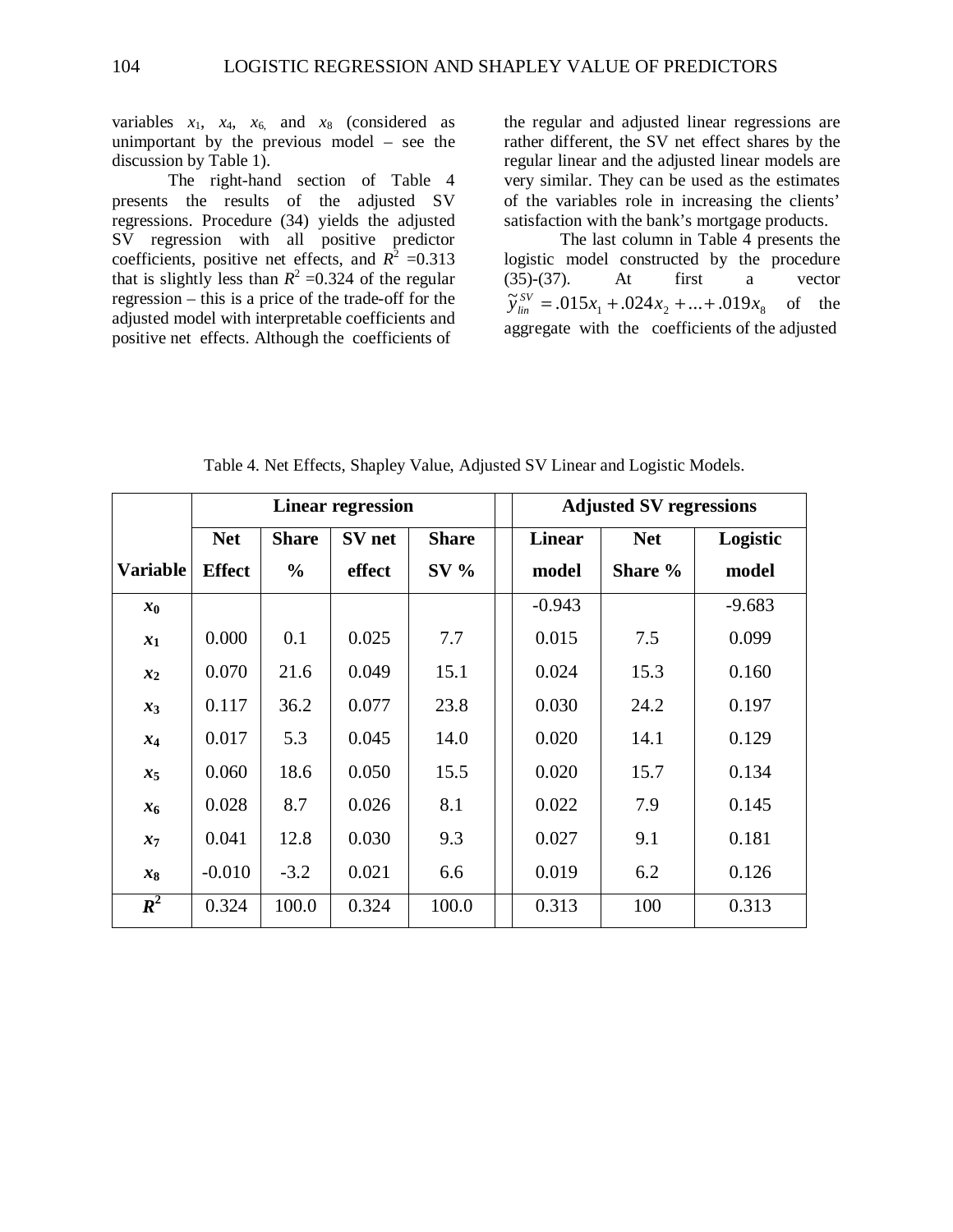## LIPOVETSKY 105

|                                                        |                        | A         |  | B                                       |                                        |  | $\mathbf C$                           |                                      |  | D                                     |                               |  |
|--------------------------------------------------------|------------------------|-----------|--|-----------------------------------------|----------------------------------------|--|---------------------------------------|--------------------------------------|--|---------------------------------------|-------------------------------|--|
|                                                        | $\mathcal{V}$<br>$= 0$ | у<br>$=1$ |  | $\widetilde{y}_{\mathit{lin}}$<br>$= 0$ | $\widetilde{y}_{\mathit{lin}}$<br>$=1$ |  | $\widetilde{y}_{\text{log}}$<br>$= 0$ | $\widetilde{y}_{\text{log}}$<br>$=1$ |  | $\widetilde{y}_{\text{ent}}$<br>$= 0$ | $\widetilde{y}_{ent}$<br>$=1$ |  |
| $\widetilde{y}^{\,SV}_{\, \rm log}$<br>$= 0$           | 169                    | 46        |  | 201                                     | 14                                     |  | 204                                   | 11                                   |  | 200                                   | 15                            |  |
| $\widetilde{\mathbf{y}}_{\text{log}}^{\,\,SV}$<br>$=1$ | 53                     | 135       |  | 6                                       | 182                                    |  | 12                                    | 176                                  |  | 5                                     | 183                           |  |

Table 5. Predictive ability of the SV logistic model.

SV linear model is constructed. Then the parameters of the logistic model (37) are estimated as  $q = -9.683$  and  $k = 6.617$ , and by (35) the coefficients of the adjusted SV logistic model are obtained (the last column in Table 4). In this model all the coefficients are positive, and the shares of the predictor contributions coincide with the net effect shares (Table 4, the column before the last one) because the proportionality of the coefficients (35) does not change the shares of the net effect (20)-(21).

 The predictive ability of the SV logistic model in comparison with several others is presented in Table 5. There are cross-sections of the binary output  $\tilde{y}_{\text{log}}^{SV}$  of the SV logistic model with the empirical outcome *y*, and with the predictions  $\overrightarrow{y}_{lin}$ ,  $\overrightarrow{y}_{log}$ , and  $\overrightarrow{y}_{ent}$  by the linear, regular logit, and entropy-logit models, respectively.

 Section A of Table 5 shows that the SV logistic correctly predicts (169+135)/403 or 75.4% of the original binary data. By Table 3, the rate of the correct identifications by the models with the coefficients non-adjusted to multicollinearity was about 77%. The next crosssections in Table 5 show that the SV logit predictions coincides with the other models' predictions at the total rate of 95%. Thus, the adjusted SV logit model has both high predictive rate and interpretable coefficients of the model.

So the management of the bank can elaborate an appropriate program for improving the clients service based on the results of the adjusted SV logistic model.

#### **Conclusion**

The entropy criterion applied to the binary response data with the logistic link yields a logistic model with the coefficients proportional to the linear regression, and with the predictive ability similar to both linear and regular logistic models. Using the properties of the entropylogistic regression, the Shapley value net effects are applied for estimating the contributions of the predictors in the logistic model, and for adjusting the coefficient of regression itself. The Shapley value logistic regression is robust, has interpretable coefficients, and demonstrates a high rate of predictive ability. The partnership of the entropy-logistic approach and the Shapley value binary response regressions can enrich theoretical possibilities and serve as a useful tool for categorical data modeling in practical applications.

#### References

Arminger G., Clogg C. C., & Sobel M. E. (Eds). (1995). *Handbook of Statistical Modeling for the Social and Behavioral Sciences*, Plenum Press, New York, London.